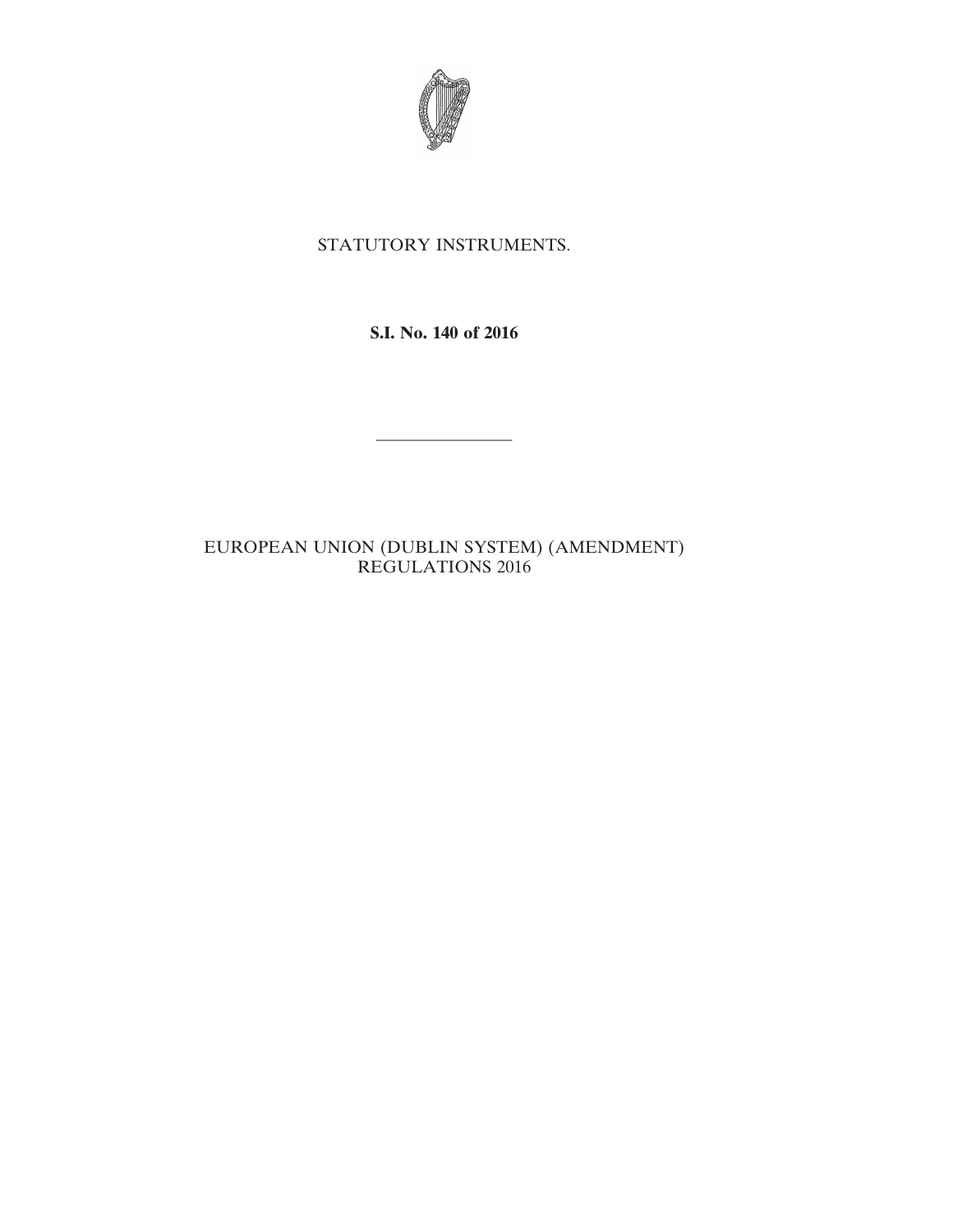### EUROPEAN UNION (DUBLIN SYSTEM) (AMENDMENT) REGULATIONS 2016

I, FRANCES FITZGERALD, Minister for Justice and Equality, in exercise of the powers conferred on me by section 3 of the European Communities Act 1972 (No. 27 of 1972), and for the purpose of giving further effect to Regulation  $(EU)$  No. 604/2013<sup>1</sup>, hereby make the following regulations:

#### *Citation*

1. These Regulations may be cited as the European Union (Dublin System) (Amendment) Regulations 2016.

## *Interpretation*

2. In these Regulations, "Regulations of 2014" means the European Union (Dublin System) Regulations 2014 (S.I. No. 525 of 2014).

#### *Amendment of Regulation 2 of Regulations of 2014*

3. Regulation 2 of the Regulations of 2014 is amended by the insertion of the following definitions in paragraph (1):

" 'contract for services' means a contract for services entered into by the Minister with a person for the provision by the person of assistance to the Commissioner in the performance by the Commissioner of his or her functions under the Act of 1996, the Regulations of 2013 or these Regulations;

'person who has entered into a contract for services' means a person who has entered into a contract for services with the Minister;

'port' has the meaning it has in section 1 of the Immigration Act 2004;".

#### *Amendment of Regulation 3 of Regulations of 2014*

4. Regulation 3 of the Regulations of 2014 is amended by the insertion of the following after paragraph (3):

"(4) The Commissioner may delegate to a person who has entered into a contract for services the functions of the Commissioner under Regulation  $4(1).$ ".

#### *Amendment of Regulation 6 of Regulations of 2014*

5. Regulation 6 of the Regulations of 2014 is amended—

(a) in paragraph  $(2)(a)$ , by the substitution of "10 working days" for "15 working days", and

<sup>1</sup>OJ L180, 29.06.2013

*Notice of the making of this Statutory Instrument was published in "Iris Oifigiúil" of* 18*th March*, 2016.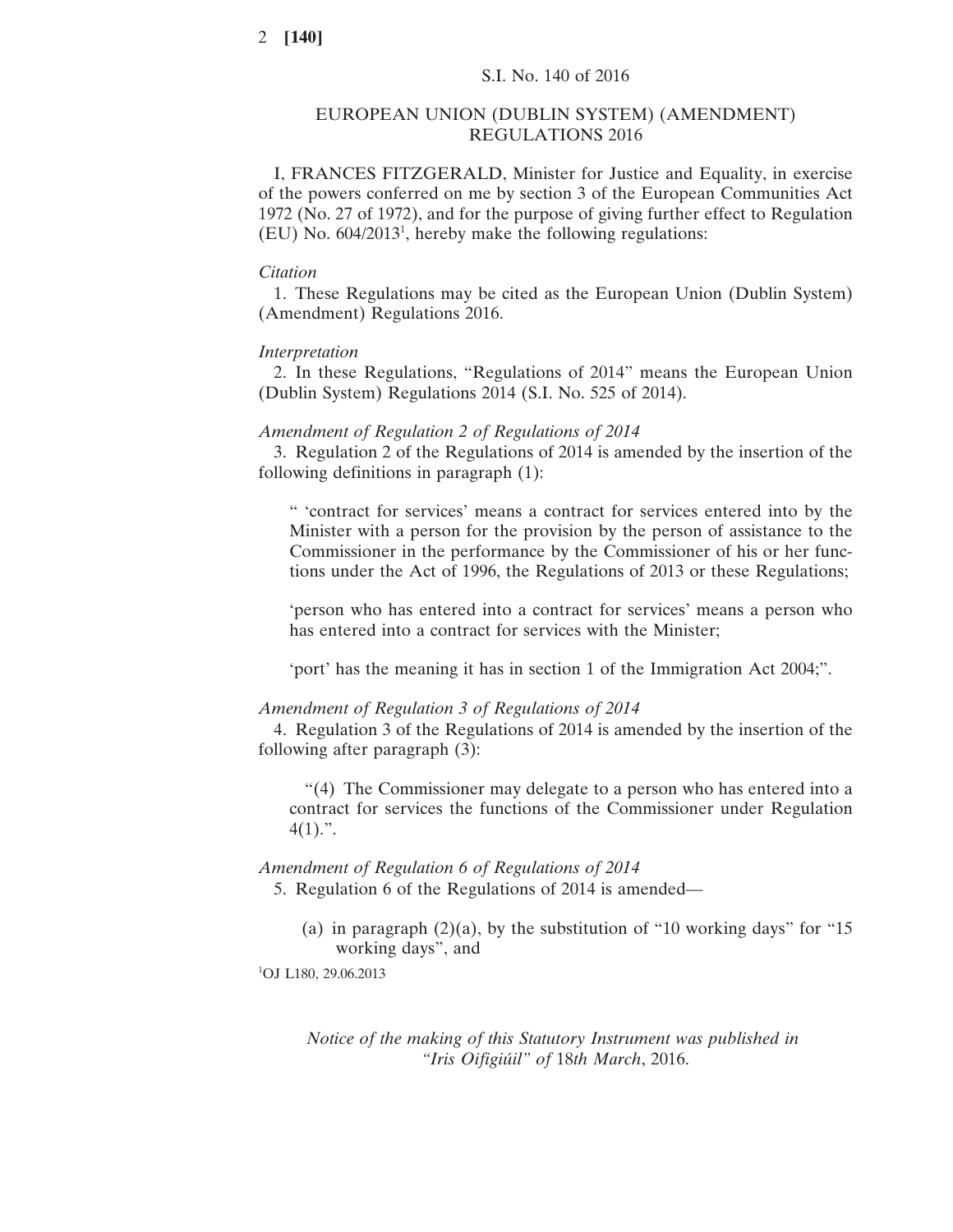(b) in paragraph (8), by the substitution of "staff, a person who has entered into a contract for services or" for "staff or".

#### *Insertion of Regulations 6A in Regulations of 2014*

6. The Regulations of 2014 are amended by the insertion of the following Regulation after Regulation 6:

#### *"Withdrawal and deemed withdrawal of appeal under Regulation 6*

6A. (1) An applicant who appeals under Regulation 6 may withdraw his or her appeal by sending notice of withdrawal to the Tribunal and the Tribunal shall, as soon as practicable, notify the Minister and the Commissioner of the withdrawal.

(2) Where an applicant fails, without reasonable cause, to attend an oral hearing under Regulation 6, then, unless the applicant, not later than 3 working days from the date fixed under that Regulation for the oral hearing, furnishes the Tribunal with an explanation for not attending the hearing which the Tribunal considers reasonable in the circumstances, his or her appeal shall be deemed to be withdrawn.

(3) Where an appeal is withdrawn or deemed to be withdrawn under this Regulation, Regulations 6 and 7 shall cease to apply in respect of the applicant concerned.".

#### *Amendment of Regulation 8 of Regulations of 2014*

7. Regulation 8 of the Regulations of 2014 is amended—

- (a) in paragraph  $(1)$ 
	- (i) by the substitution, in subparagraph (b), of "that Regulation", for "that Regulation, or", and
	- (ii) by the insertion of the following after subparagraph (b):
		- "(ba) appeals under Regulation 6 within the period specified in that Regulation and the appeal is withdrawn or deemed to be withdrawn under Regulation 6A, or",

(b) by the substitution of the following for paragraph (4):

"(4) Where an immigration officer or a member of the Garda Síochána considers that there is a significant risk of a transferrable applicant absconding, the officer or member ("arresting officer or member") may, for the purpose of facilitating the transfer of the transferrable applicant, arrest the transferrable applicant without warrant and a transferrable applicant so arrested may be taken by an immigration officer or a member of the Garda Síochána to a place listed in Schedule 6 and detained—

(a) in the place under warrant of the arresting officer or member and in the custody of the officer of the Minister or member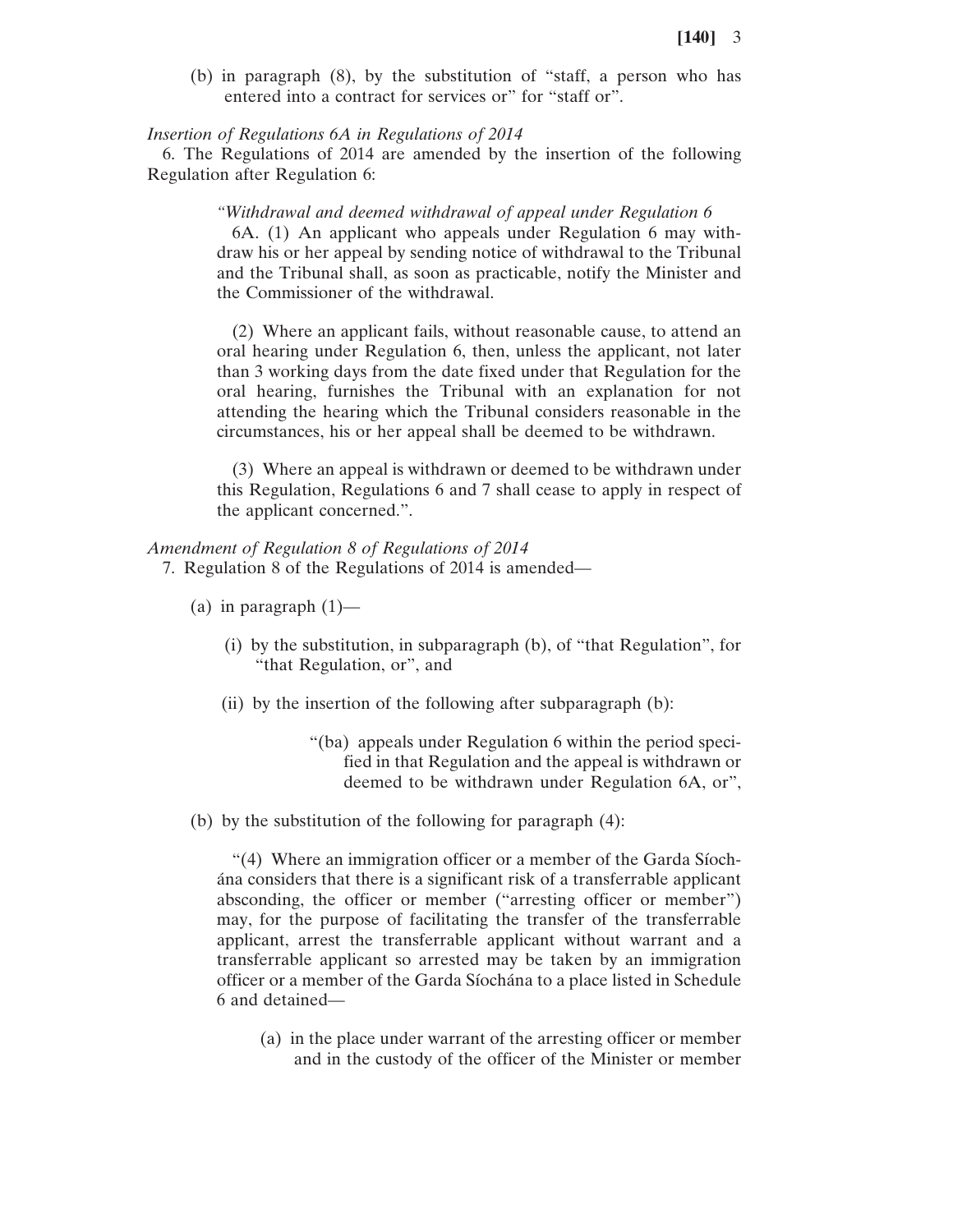of the Garda Síochána for the time being in charge of the place, and

- (b) for a period not exceeding 7 days.",
- (c) in paragraph (8), by the substitution of "detain a transferrable applicant in accordance with paragraph (8A) and place him or her", for "place a transferrable applicant", and
- (d) by the insertion of the following after paragraph (8):

"(8A) A transferrable applicant who is detained under paragraph (8) may, for the purposes of that paragraph, be detained—

- (a) for a period not exceeding 7 days, in a place listed in Schedule 6,
- (b) for a period or periods each not exceeding 12 hours, in a vehicle, for the purpose of bringing the transferrable applicant to the port from which the vehicle referred to in paragraph (8) is due to leave the State, or
- (c) for a period or periods each not exceeding 12 hours, within the port referred to in paragraph (b).".

### *Insertion of Schedule in Regulations of 2014.* 8. The Regulations of 2014 are amended by

(a) the substitution of the following for Schedule 2:

## "**European Union (Dublin System) Regulations 2014 Refugee Appeals Tribunal**

#### **NOTICE OF APPEAL**

**against the recommendation of the Refugee Applications Commissioner made under Council Regulation (EC) No. 604/2013.**

**1. Personal details:**

1.1 Name:

1.2 Address:

1.3 Nationality:

1.4 Your temporary residence certificate number: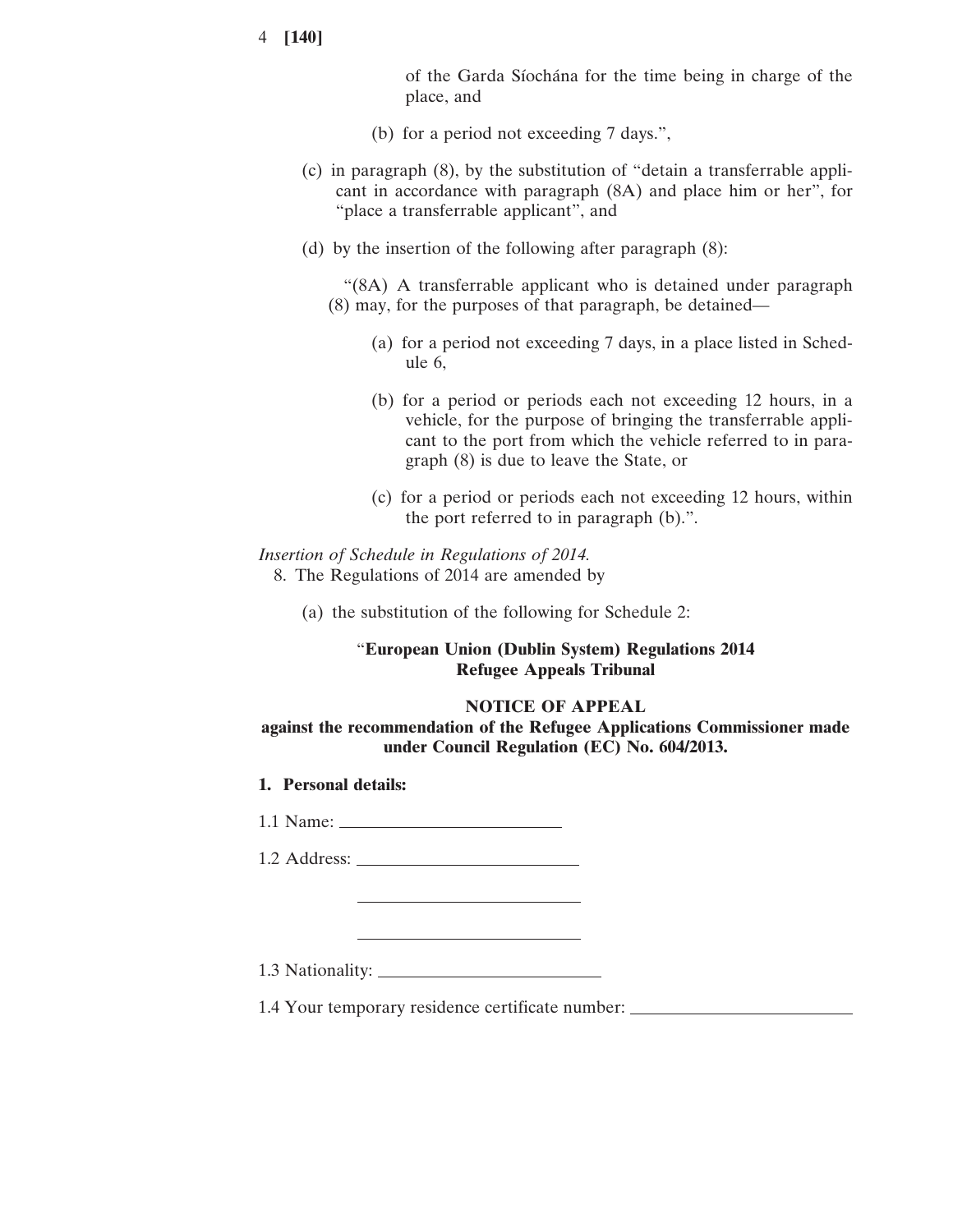## **2. Legal Representation:**

| 2.1 Do you have legal representation? Yes No (delete as appropriate)                                                                                   |  |
|--------------------------------------------------------------------------------------------------------------------------------------------------------|--|
|                                                                                                                                                        |  |
|                                                                                                                                                        |  |
| <u> 1989 - John Stone, Amerikaansk politiker (</u>                                                                                                     |  |
| <u> Alexandria de la contrada de la contrada de la contrada de la contrada de la contrada de la contrada de la c</u>                                   |  |
| 2.4 His or her telephone number:                                                                                                                       |  |
| 3. Grounds of Appeal:                                                                                                                                  |  |
| Please state clearly and concisely all the facts and contentions on which you rely<br>in making your appeal. You may use additional or separate pages. |  |
| $Ground 1$ $\_\_\_\_\_\_\_\_$                                                                                                                          |  |
| $Ground 2$ $\qquad \qquad \qquad \qquad$                                                                                                               |  |
| $Ground 3$ $\_\_$                                                                                                                                      |  |

Etc.

#### **4. Oral Appeal:**

4.1 Do you wish to have an oral hearing in connection with your appeal?

Yes No (*tick as appropriate*).

*Please note that if you do not request an oral hearing, the Tribunal will consider your appeal on the basis of this appeal form and the documentation supplied by you and by the Refugee Applications Commissioner.*

4.2 If yes, do you require an interpreter?

Yes No (*tick as appropriate*).

4.3 If yes, please specify the precise *language or dialect* for which you require interpretation.

### **5. Communications to the Tribunal:**

All communications to the Tribunal should be sent by registered post, or faxed to (01) 474 8410 (and confirmed by a successful transmission report), or delivered to the Refugee Appeals Tribunal 6/7 Hanover Street East, Dublin 2. The Tribunal will issue you with a receipt which you should retain as proof of such delivery.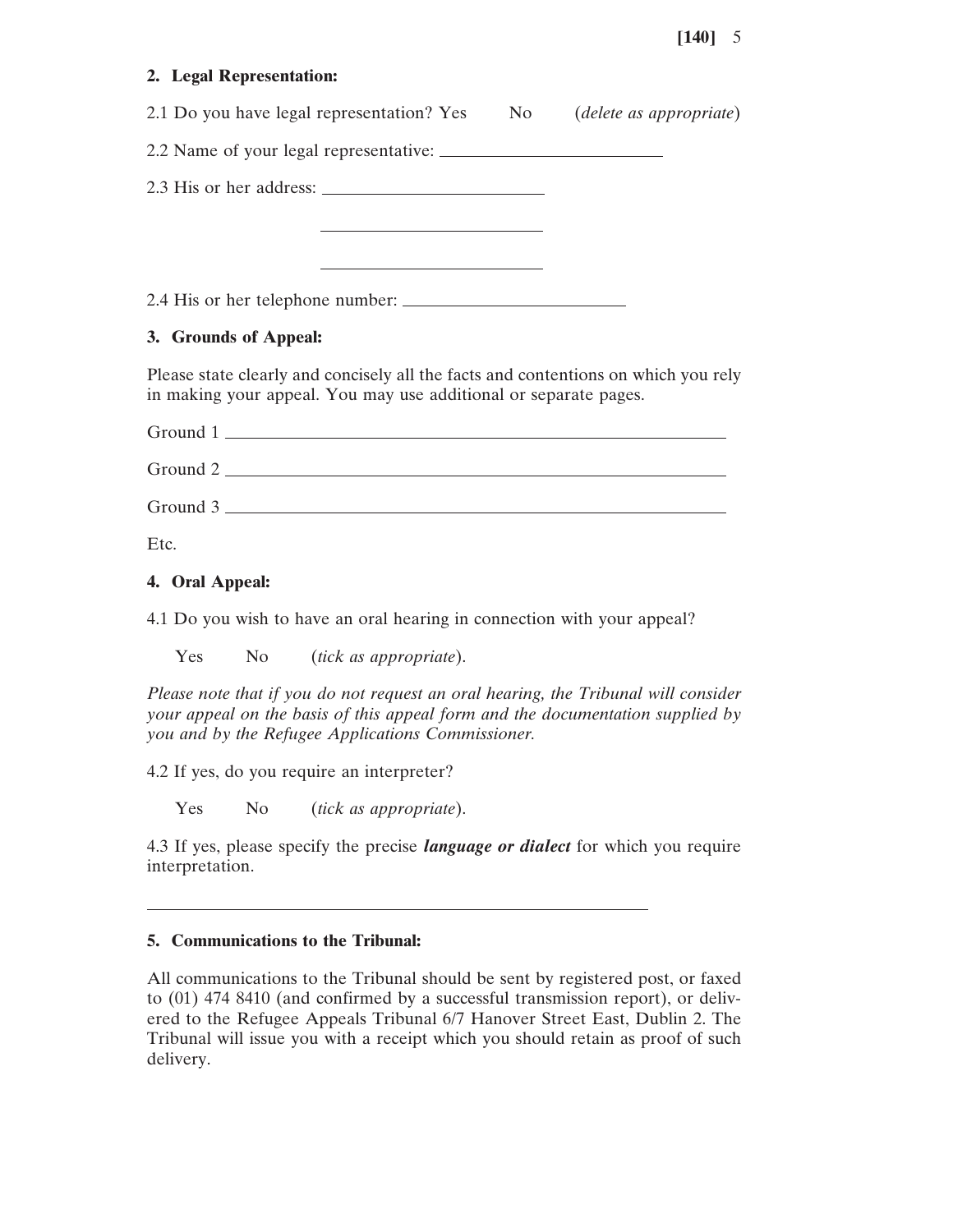| Signed:                     |  |
|-----------------------------|--|
| <b>Applicant</b>            |  |
| Date                        |  |
|                             |  |
| Signed:                     |  |
| <b>Legal Representative</b> |  |

**Date",**

and

(b) the insertion of the following Schedule after Schedule 5:

## **"SCHEDULE 6**

*Regulation 8*

## **Places of Detention**

A Garda Síochána station

Castlerea Prison

Cloverhill Prison

Cork Prison

Limerick Prison

The Midlands Prison

Mountjoy Prison".



GIVEN under my Official Seal, 9 March 2016.

> FRANCES FITZGERALD, Minister for Justice and Equality.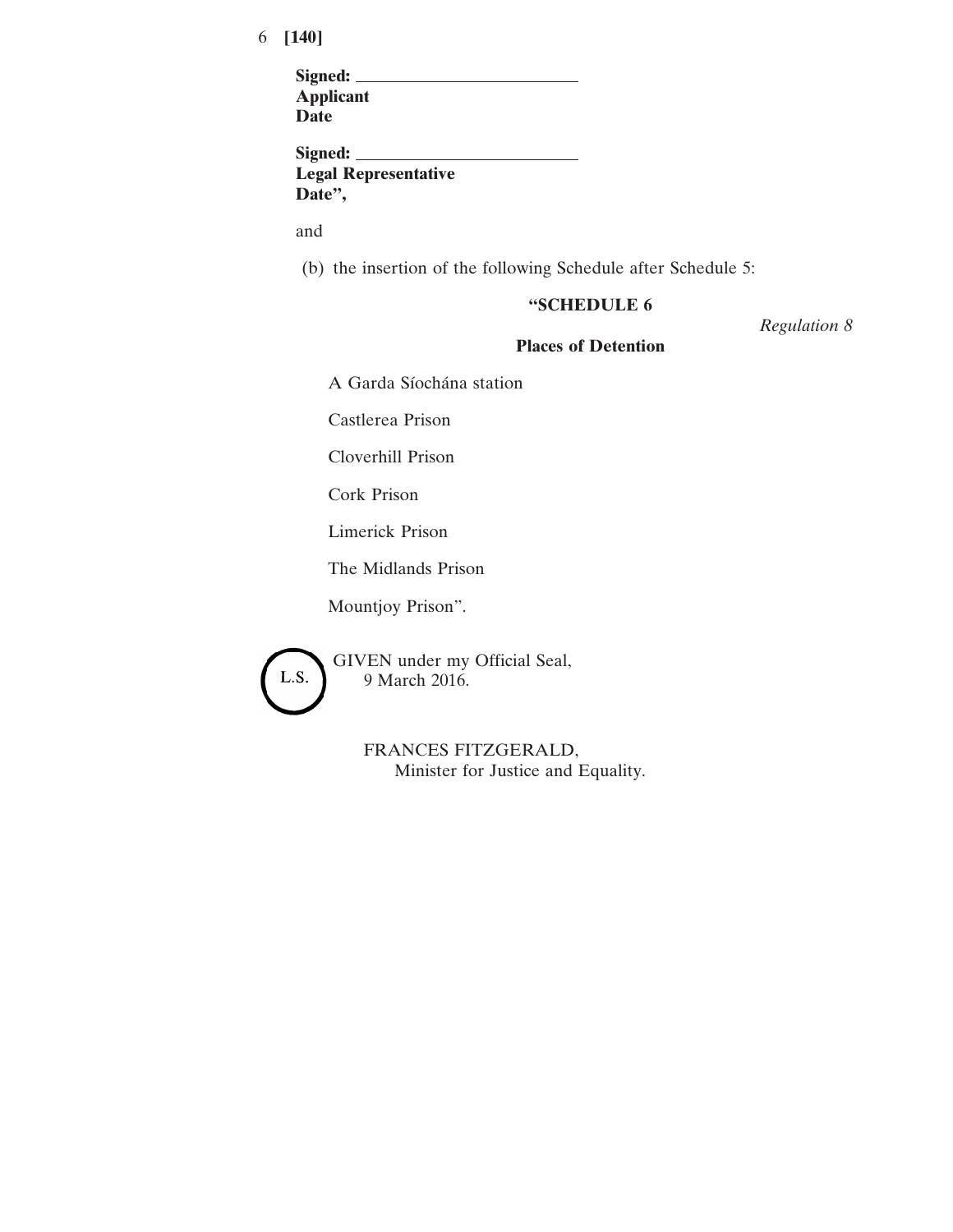## EXPLANATORY NOTE

*(This note is not part of the Instrument and does not purport to be a legal interpretation)*

These Regulations which amend the European Union (Dublin System) Regulations 2014, are aimed at improving the efficiency of the Dublin III process. The amendments allow for a person who has entered into a contract for services with the Minister for Justice and Equality to assist the Refugee Applications Commissioner in the processing of Dublin III cases; reduce the time period for making an appeal; provide for the withdrawal and deemed withdrawal of Dublin III appeals and address a number of matters relating to the detention of transferrable applicants.